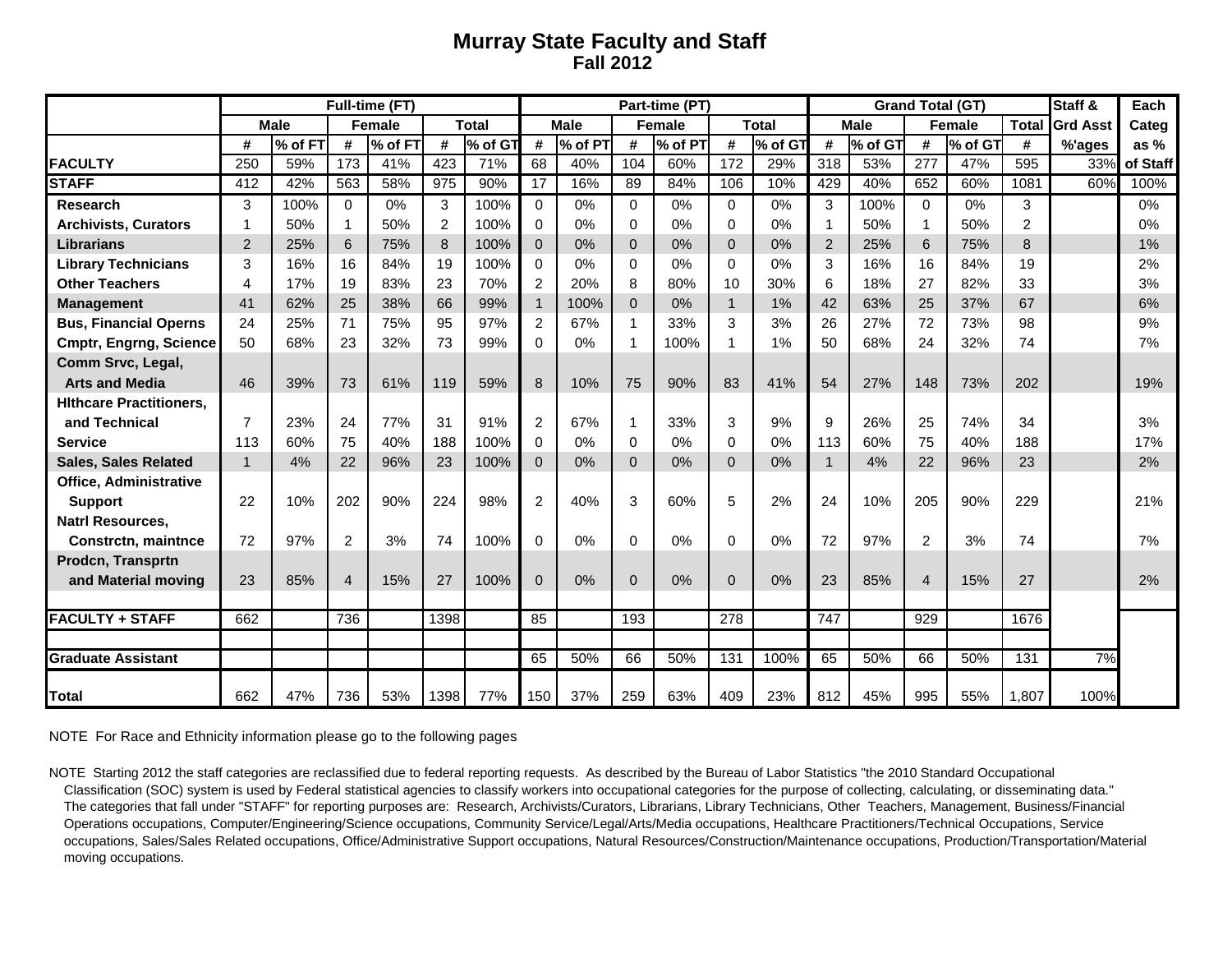## **Murray State Faculty and Staff Fall 2012**

|                                            |                     |         |                |        |                |               |                |         |                         | <b>Race and Ethnicity</b> |                                           |          |                |           |                |          |                |           |                    |               |
|--------------------------------------------|---------------------|---------|----------------|--------|----------------|---------------|----------------|---------|-------------------------|---------------------------|-------------------------------------------|----------|----------------|-----------|----------------|----------|----------------|-----------|--------------------|---------------|
|                                            | <b>Nonres Alien</b> |         | Hispanic/Lat   |        | Al/Alaska Nat  |               | Asian          |         | <b>Black</b>            |                           | <b>Natv</b><br>Hwaiian/othr<br>Pac Islndr |          | White          |           | Two or more    |          | <b>Unknown</b> |           | <b>GRAND TOTAL</b> |               |
|                                            | #                   | % of FT | #<br>% of FT/  |        | #              | % of FT       | #              | % of FT | #                       | % of FT                   | #                                         | % of FT/ | #              | $%$ of FT | #              | % of FT/ |                | # % of FT |                    |               |
|                                            |                     | PT/TOT  |                | PT/TOT |                | <b>PT/TOT</b> |                | PT/TOT  |                         | PT/TOT                    |                                           | PT/TOT   |                | PT/TOT    |                | PT/TOT   |                | PT/TOT    | #                  | $\frac{0}{6}$ |
| <b>FACULTY</b>                             | 33                  | 6%      | 5 <sub>5</sub> | 1%     | $\overline{4}$ | 1%            | 20             | 3%      | 12                      | 2%                        | 3 <sub>l</sub>                            | 1%       | 514            | 86%       | $\overline{4}$ | 1%       | 0              | 0%        | 595                | 100%          |
| Full-Time (FT)                             | $\overline{31}$     | 7%      | $\overline{4}$ | 1%     | 3              | 1%            | 18             | 4%      | 8                       | 2%                        | 3                                         | 1%       | 353            | 83%       | 3              | 1%       | $\overline{0}$ | 0%        | 423                | 71%           |
| Part-Time (PT)                             | $\overline{2}$      | 1%      |                | 1%     |                | 1%            | $\overline{c}$ | 1%      | $\overline{\mathbf{4}}$ | 2%                        | $\Omega$                                  | 0%       | 161            | 94%       | $\mathbf{1}$   | 1%       | $\Omega$       | 0%        | 172                | 29%           |
| <b>STAFF</b>                               | 10                  | 1%      | 9 <sub>l</sub> | 1%     | $\overline{2}$ | 0%            | $\overline{4}$ | 0%      | 75                      | 7%                        | $\mathbf{1}$                              | 0%       | 967            | 89%       | 13             | 1%       | $\overline{0}$ | 0%        | 1081               | 100%          |
| Full-Time (FT)                             | 10                  | 1%      | 9              | 1%     | $\overline{2}$ | 0%            | 4              | 0%      | 65                      | 7%                        | $\mathbf 1$                               | 0%       | 872            | 89%       | 12             | 1%       | $\overline{0}$ | 0%        | 975                | 90%           |
| Part-Time (PT)                             | $\Omega$            | 0%      | $\Omega$       | 0%     | $\Omega$       | 0%            | $\Omega$       | 0%      | 10                      | 9%                        | $\Omega$                                  | 0%       | 95             | 90%       | $\mathbf 1$    | 1%       | $\Omega$       | 0%        | 106                | 10%           |
| Research                                   | 1                   | 33%     | $\overline{0}$ | 0%     | $\overline{0}$ | 0%            | $\overline{0}$ | 0%      | $\overline{0}$          | 0%                        | $\overline{0}$                            | 0%       | $\overline{2}$ | 67%       | $\overline{0}$ | 0%       | $\overline{0}$ | 0%        | 3                  | 100%          |
| Full-Time (FT)                             | 1                   | 33%     | $\overline{0}$ | $0\%$  | $\overline{0}$ | 0%            | 0              | 0%      | $\overline{0}$          | 0%                        | 0                                         | $0\%$    | 2              | 67%       | ō              | 0%       | $\overline{0}$ | 0%        | 3                  | 100%          |
| Part-Time (PT)                             | $\Omega$            | 0%      | $\Omega$       | 0%     | $\Omega$       | 0%            | $\overline{0}$ | 0%      | $\overline{0}$          | 0%                        | $\Omega$                                  | 0%       | $\Omega$       | 0%        | $\Omega$       | 0%       | $\Omega$       | 0%        | $\Omega$           | 0%            |
| <b>Archivists, Curators</b>                | $\overline{0}$      | 0%      | $\overline{0}$ | 0%     | $\overline{0}$ | 0%            | $\overline{0}$ | 0%      | $\overline{0}$          | 0%                        | $\overline{0}$                            | 0%       | $\overline{2}$ | 100%      | $\overline{0}$ | 0%       | $\overline{0}$ | 0%        | $\overline{2}$     | 100%          |
| Full-Time (FT)                             | $\overline{0}$      | 0%      | $\overline{0}$ | 0%     | $\overline{0}$ | 0%            | $\overline{0}$ | 0%      | $\overline{0}$          | 0%                        | $\overline{0}$                            | 0%       | $\overline{2}$ | 100%      | 0              | 0%       | $\Omega$       | 0%        | 2                  | 100%          |
| Part-Time (PT)                             | $\mathbf 0$         | 0%      | $\Omega$       | 0%     | $\Omega$       | 0%            | $\Omega$       | 0%      | $\overline{0}$          | 0%                        | $\Omega$                                  | 0%       | $\Omega$       | 0%        | $\Omega$       | 0%       | $\Omega$       | 0%        | $\Omega$           | 0%            |
| Librarians                                 | $\overline{0}$      | 0%      | $\overline{0}$ | 0%     | $\overline{0}$ | 0%            | $\overline{1}$ | 13%     | $\overline{0}$          | 0%                        | $\overline{0}$                            | 0%       | $\overline{7}$ | 88%       | $\overline{0}$ | 0%       | $\overline{0}$ | 0%        | $\overline{8}$     | 100%          |
| Full-Time (FT)                             | $\overline{O}$      | 0%      | $\overline{0}$ | 0%     | $\overline{0}$ | 0%            | 1              | 13%     | $\overline{0}$          | 0%                        | $\overline{0}$                            | 0%       | $\overline{7}$ | 88%       | Ō              | 0%       | $\Omega$       | 0%        | œ                  | 100%          |
| Part-Time (PT)                             | $\Omega$            | 0%      | $\Omega$       | 0%     | $\Omega$       | 0%            | $\overline{0}$ | 0%      | $\overline{0}$          | 0%                        | $\overline{0}$                            | 0%       | $\Omega$       | 0%        | $\mathbf 0$    | 0%       | $\Omega$       | 0%        | $\Omega$           | 0%            |
| <b>Library Technicians</b>                 | $\overline{0}$      | 0%      | $\overline{0}$ | 0%     | $\overline{0}$ | 0%            | $\overline{0}$ | 0%      | $\overline{0}$          | 0%                        | $\overline{0}$                            | 0%       | 19             | 100%      | $\overline{0}$ | 0%       | $\Omega$       | 0%        | 19                 | 100%          |
| Full-Time (FT)                             | $\overline{O}$      | 0%      | $\overline{0}$ | $0\%$  | $\overline{0}$ | 0%            | $\overline{0}$ | 0%      | $\overline{0}$          | 0%                        | $\overline{0}$                            | 0%       | 19             | 100%      | $\overline{0}$ | 0%       | $\Omega$       | 0%        | 19                 | 100%          |
| Part-Time (PT)                             | $\mathbf 0$         | 0%      | $\Omega$       | 0%     | $\Omega$       | 0%            | $\overline{0}$ | 0%      | $\overline{0}$          | 0%                        | $\overline{0}$                            | 0%       | $\Omega$       | 0%        | $\Omega$       | 0%       | $\Omega$       | 0%        | $\overline{0}$     | 0%            |
| <b>Other Teachers</b>                      | $\overline{0}$      | 0%      | $\overline{0}$ | 0%     | $\overline{0}$ | 0%            | 1              | 3%      | $\overline{2}$          | 6%                        | $\overline{0}$                            | 0%       | 30             | 91%       | $\overline{0}$ | 0%       | $\overline{0}$ | 0%        | 33                 | 100%          |
| Full-Time (FT)                             | $\overline{0}$      | 0%      | $\overline{0}$ | 0%     | $\overline{0}$ | 0%            | 1              | 4%      | $\mathbf{1}$            | 4%                        | $\overline{0}$                            | 0%       | 21             | 91%       | ō              | 0%       | $\Omega$       | 0%        | 23                 | 70%           |
| Part-Time (PT)                             | $\mathbf 0$         | 0%      | $\Omega$       | 0%     | $\Omega$       | 0%            | $\overline{0}$ | 0%      | $\mathbf{1}$            | 10%                       | $\overline{0}$                            | 0%       | 9              | 90%       | $\mathbf 0$    | 0%       | $\Omega$       | 0%        | 10 <sup>1</sup>    | 30%           |
| <b>Management</b>                          | $\overline{1}$      | 1%      | $\overline{1}$ | 1%     | $\overline{0}$ | 0%            | $\overline{0}$ | 0%      | $\overline{4}$          | 6%                        | $\overline{0}$                            | 0%       | 60             | 90%       | $\overline{1}$ | 1%       | $\overline{0}$ | 0%        | 67                 | 100%          |
| Full-Time (FT)                             | $\mathbf{1}$        | 2%      |                | 2%     | $\overline{0}$ | 0%            | $\overline{0}$ | 0%      | $\overline{4}$          | 6%                        | $\overline{0}$                            | 0%       | 59             | 89%       | 1              | 2%       | $\overline{0}$ | 0%        | 66                 | 99%           |
| Part-Time (PT)                             | $\overline{0}$      | 0%      | $\Omega$       | 0%     | $\Omega$       | 0%            | $\mathbf 0$    | 0%      | $\overline{0}$          | 0%                        | $\overline{0}$                            | 0%       | $\mathbf 1$    | 100%      | $\mathbf 0$    | 0%       | $\Omega$       | 0%        | $\mathbf 1$        | 1%            |
| <b>Bus, Financial Operns</b>               | $\overline{2}$      | 2%      | $\overline{0}$ | 0%     | $\overline{0}$ | 0%            | $\mathbf{1}$   | 1%      | 5                       | 5%                        | $\overline{1}$                            | 1%       | 89             | 91%       | $\overline{0}$ | 0%       | $\overline{0}$ | 0%        | 98                 | 100%          |
| Full-Time (FT)                             | 2                   | 2%      | $\overline{0}$ | 0%     | $\overline{0}$ | 0%            | 1              | 1%      | $5 \vert$               | 5%                        | $\mathbf{1}$                              | 1%       | 86             | 91%       | ō              | 0%       | $\overline{0}$ | 0%        | 95                 | 97%           |
| Part-Time (PT)                             | $\Omega$            |         | $\Omega$       | 0%     | $\Omega$       | 0%            | $\mathbf 0$    | 0%      | $\overline{0}$          | 0%                        | $\overline{0}$                            | 0%       | 3              | 100%      | $\Omega$       | 0%       | $\Omega$       | 0%        | 3                  | 3%            |
| <b>Cmptr, Engrng, Science</b>              | $\overline{2}$      | 3%      | $\overline{1}$ | 1%     | $\overline{0}$ | 0%            | $\overline{0}$ | 0%      | $\overline{2}$          | 3%                        | $\overline{0}$                            | 0%       | 69             | 93%       | $\overline{0}$ | 0%       | $\overline{0}$ | 0%        | 74                 | 100%          |
| Full-Time (FT)                             | $\overline{2}$      | 3%      |                | 1%     | $\overline{0}$ | 0%            | $\overline{0}$ | 0%      | $2 \overline{)}$        | 3%                        | $\overline{0}$                            | 0%       | 68             | 93%       | Ō              | 0%       | $\Omega$       | 0%        | 73                 | 99%           |
| Part-Time (PT)                             | $\mathbf 0$         | 0%      | $\Omega$       | 0%     | $\Omega$       | 0%            | $\overline{0}$ | 0%      | $\Omega$                | 0%                        | $\Omega$                                  | 0%       |                | 100%      | $\Omega$       | 0%       | $\Omega$       | 0%        | 1                  | 1%            |
| Comm Srvc, Legal,<br><b>Arts and Media</b> | 3                   | 1%      |                | 0%     | $\Omega$       | 0%            | $\overline{0}$ | 0%      | 24                      | 12%                       | $\Omega$                                  | 0%       | 171            | 85%       | 3              | 1%       | $\Omega$       | 0%        | 202                | 100%          |
| Full-Time (FT)                             | 3                   | 3%      |                | 1%     | $\overline{0}$ | 0%            | $\overline{0}$ | 0%      | 15                      | 13%                       | $\overline{0}$                            | 0%       | 98             | 82%       | $\overline{c}$ | 2%       | 0              | 0%        | 119                | 59%           |
| Part-Time (PT)                             | $\Omega$            | 0%      | $\Omega$       | 0%     | $\Omega$       | 0%            | $\mathbf 0$    | 0%      | 9 <sub>l</sub>          | 11%                       | $\Omega$                                  | 0%       | 73             | 88%       | 1              | 1%       |                | 0%        | 83                 | 41%           |

NOTE Starting 2012 the staff categories are reclassified due to federal reporting requests. As described by the Bureau of Labor Statistics "the 2010 Standard Occupational Classification (SOC) system is used by Federal statistical agencies to classify workers into occupational categories for the purpose of collecting, calculating, or disseminating data." The categories that fall under "STAFF" for reporting purposes are: Research, Archivists/Curators, Librarians, Library Technicians, Other Teachers, Management, Business/Financial Operations occupations, Computer/Engineering/Science occupations, Community Service/Legal/Arts/Media occupations, Healthcare Practitioners/Technical Occupations, Service occupations, Sales/Sales Related occupations, Office/Administrative Support occupations, Natural Resources/Construction/Maintenance occupations, Production/Transportation/Material moving occupations.